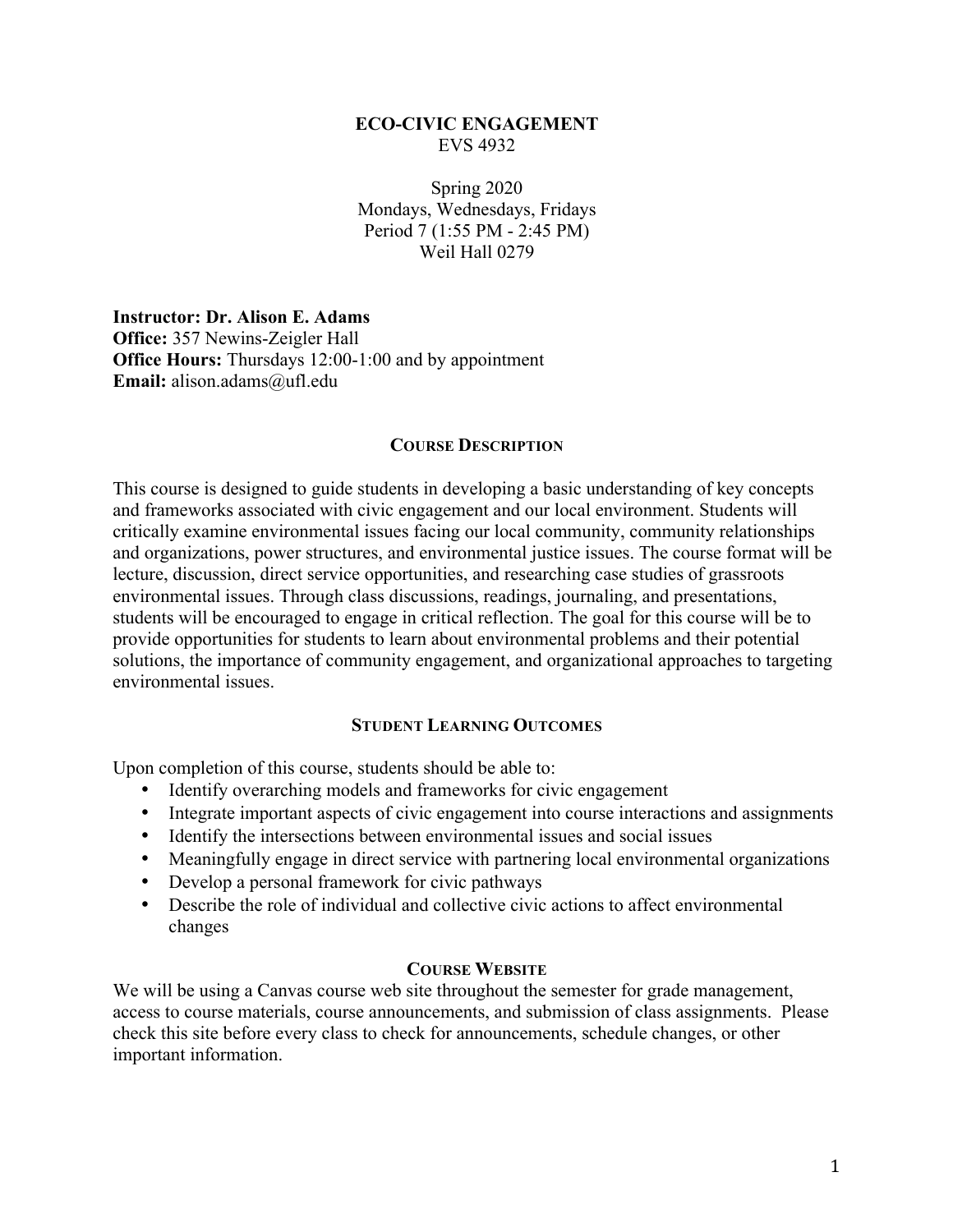### **COURSE MATERIALS**

Cress, Christine M., Peter J. Collier, Vicki L. Reitenauer, and Associates. 2005. *Learning through Serving: A Student Guidebook for Service Learning across the Disciplines.* Stylus Publishing: Sterling, VA.

Additional materials will be required and made available through the Canvas website.

## **COURSE STRUCTURE AND ASSESSMENTS**

This course is a combination of lecture, class discussion, and direct service work with local organizations. Assessments of student performance will be class participation and attendance, direct service experiences with a local organization, journaling submissions throughout the semester, written reviews of assigned readings and materials, and a final paper and presentation due at the end of the semester. These assignments are summarized below, but more detailed assignment descriptions will be made available through our course website on Canvas.

## *Participation and Attendance*

*Attendance to each class is crucial to students' success in this course*. I strongly encourage each student to make every effort to attend class. We will engage in lecture, media workshops, and discussion groups throughout the semester. The discussion portion of this course will serve to provide an opportunity for students to pose questions and engage in meaningful conversation about the readings, lecture topics, and additional films and materials that are a part of this course. Each week, I will provide a series of questions related to the topic at hand. These questions will be designed to foster discussion and critical thinking about environmental issues and civic engagement. The purpose of these discussions is to gain perspective, ask question, and share experiences and thoughts regarding topics for the week. In cases of illness or unforeseen circumstances that prevent your attendance, please let me know as soon as possible before class.

## *Direct Learning Experiences*

Each student will partner with a local environmental organization that has agreed to work with our class. The type of organization and type of service will be up to the student (and the organization) to decide. Each student will be required to engage in eight to ten hours of service throughout the semester, but is encouraged to provide more if possible. On- and off-campus options will be available. Class time will be set aside for direct service work to compensate for scheduling issues. These experiences will be the foundation for student journaling, course discussion, and final papers and presentations. Students will be encouraged not only to provide service work to the organizations, but to delve into the issues they are tackling in a meaningful and critical way. Final papers will be focused on addressing, mitigating, or solving particular issues that each organization is working on. Students will also be encouraged to share their final papers with their partnered organization.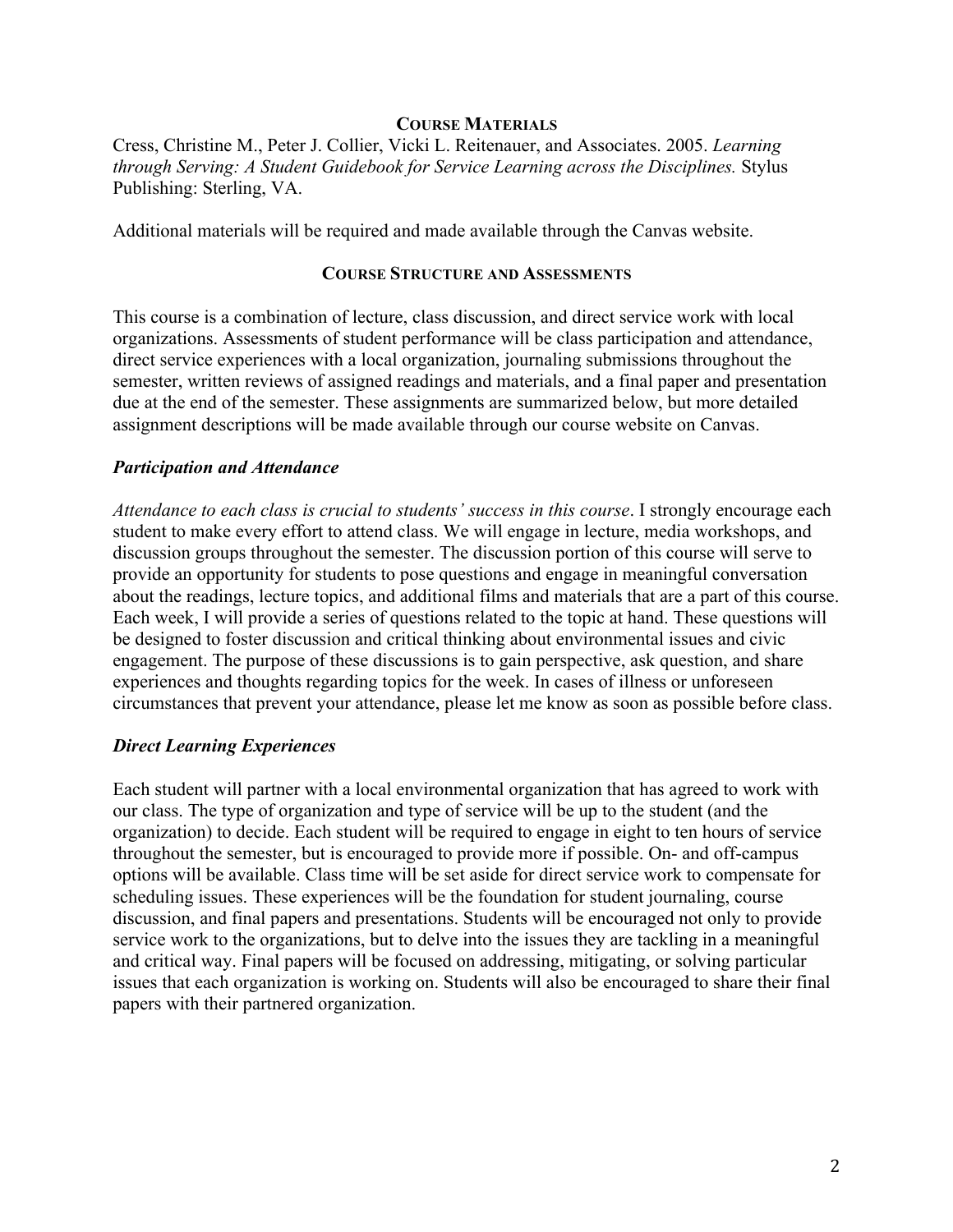# *Student Journals*

Throughout the semester, students will be required to keep a journal of their thoughts, expectations, experiences, and reflections. Journals will be a minimum of one entry per week, based on the prompts and questions I post on Canvas. However, students will be encouraged to write additional entries as needed, based on their experiences and thoughts throughout the semester. The journals will be written in Word documents and will be summative documents. So, each week's entry should be added into the same document and resubmitted through Canvas. Entries should be a minimum of one page, single spaced.

# *Readings Reviews*

The reading reviews will consist of a *two paragraph summary* of the readings and/or other assigned sources for that week, followed by a *one paragraph discussion* of how the readings and other sources fit into our more general discussion for that week (e.g., civic engagement, environmental justice, democracy and change, etc.). These reviews will be due on the Monday of each week via our Canvas page. A more detailed assignment sheet will be available online to help students craft their weekly reading reviews.

# *Final Papers and Presentations*

Students will write a final paper to be submitted at the conclusion of this course. The term paper will be reflection of the service-learning component and experiences throughout the course, and apply course materials to students' experiences with their organization of choice and the related environmental or natural resource issues. A detailed assignment sheet will be posted at the beginning of the semester. The purpose of this paper will be to illustrate students' ability to:

- Knowledgeably discuss key concepts presented in lecture throughout the course
- Incorporate salient readings, class discussions, and other key course materials
- Critically assess major environmental sociological perspectives covered in class
- Reflect on their direct service experiences with local organizations

The term papers will be submitted electronically through our course web page. A detailed assignment sheet will be posted online at the beginning of the semester to help guide students in developing their term papers. Students will then develop and give a ten-minute presentation of final paper for the course. The format of these presentation will be left up to the students, but could include PowerPoint slides, video presentations, and/or class discussions.

| L'ALUATION OF STUDENT I ENFONMANCE                   |                        |  |
|------------------------------------------------------|------------------------|--|
| <b>Course Component</b>                              | <b>Possible Points</b> |  |
| Student Journal - 11 Entries $\omega$ 10 points each | 110 points             |  |
| Readings Reviews - 12 $\omega$ 10 points each        | 120 points             |  |
| Direct Service – minimum of 8 hours                  | 90 points              |  |
| Participation and Attendance                         | 80 points              |  |
| <b>Student Presentation</b>                          | 20 points              |  |
| Final Paper                                          | 80 points              |  |
|                                                      | Total Points: 500      |  |

| <b>EVALUATION OF STUDENT PERFORMANCE</b> |
|------------------------------------------|
|                                          |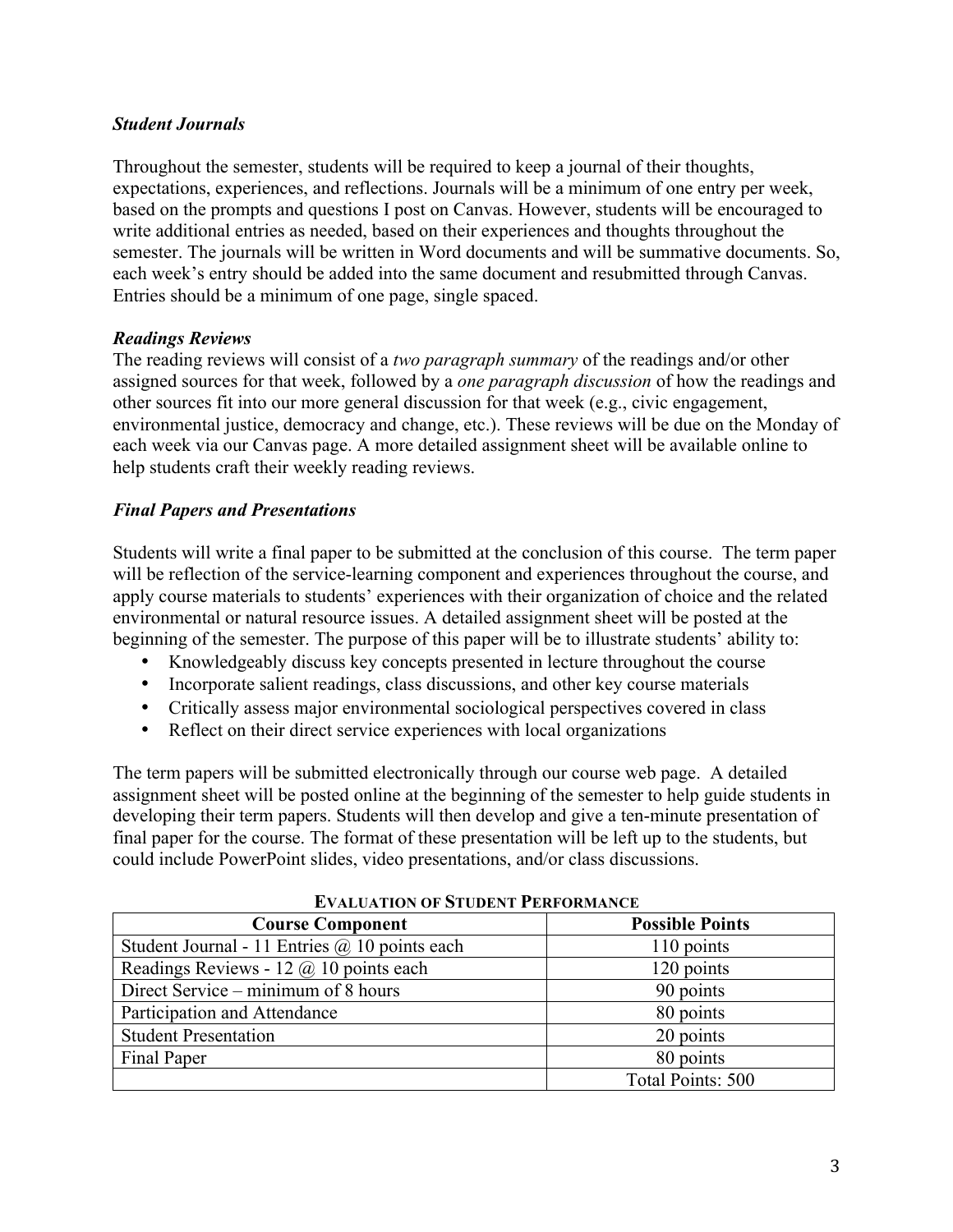Grading Scale  $\geq$  90% A; 86% - 89.9% B+; 80% - 85.9% B; 76% - 79.9% C+; 70% - 75.9% C; 66% - 69.9% D+; 60% - 65.9% D; < 60% E

### *Lateness Policy*

Late assignments will lose 10% of the total points available for each day the assignment is late. If you have extenuating circumstances, please let me know as far ahead as possible so that we can make alternative plans for your assignment submissions.

### **ACADEMIC HONESTY, SOFTWARE USE, UF COUNSELING SERVICES, SERVICES FOR STUDENTS WITH DISABILITIES**

In 1995 the UF student body enacted an honor code and voluntarily committed itself to the highest standards of honesty and integrity. When students enroll at the university, they commit themselves to the standard drafted and enacted by students.

In adopting this honor code, the students of the University of Florida recognize that academic honesty and integrity are fundamental values of the university community. Students who enroll at the university commit to holding themselves and their peers to the high standard of honor required by the honor code. Any individual who becomes aware of a violation of the honor code is bound by honor to take corrective action. The quality of a University of Florida education is dependent upon community acceptance and enforcement of the honor code.

The Honor Pledge: We, the members of the University of Florida community, pledge to hold ourselves and our peers to the highest standards of honesty and integrity.

On all work submitted for credit by students at the university, the following pledge is either required or implied: "On my honor, I have neither given nor received unauthorized aid in doing this assignment."

The university requires all members of its community to be honest in all endeavors. A fundamental principle is that the whole process of learning and pursuit of knowledge is diminished by cheating, plagiarism and other acts of academic dishonesty. In addition, every dishonest act in the academic environment affects other students adversely, from the skewing of the grading curve to giving unfair advantage for honors or for professional or graduate school admission. Therefore, the university will take severe action against dishonest students. Similarly, measures will be taken against faculty, staff and administrators who practice dishonest or demeaning behavior.

Students should report any condition that facilitates dishonesty to the instructor, department chair, Student Honor Council, or Student Conduct and Conflict Resolution in the Dean of Students Office. (Source: 2016-2017 Undergraduate Catalog).

It is assumed all work will be completed independently unless the assignment is defined as a group project, in writing by the instructor. This policy will be vigorously upheld at all times in this course.

#### *Software Use*

All faculty, staff and students of the university are required and expected to obey the laws and legal agreements governing software use. Failure to do so can lead to monetary damages and/or criminal penalties for the individual violator. Because such violations are also against university policies and rules, disciplinary action will be taken as appropriate.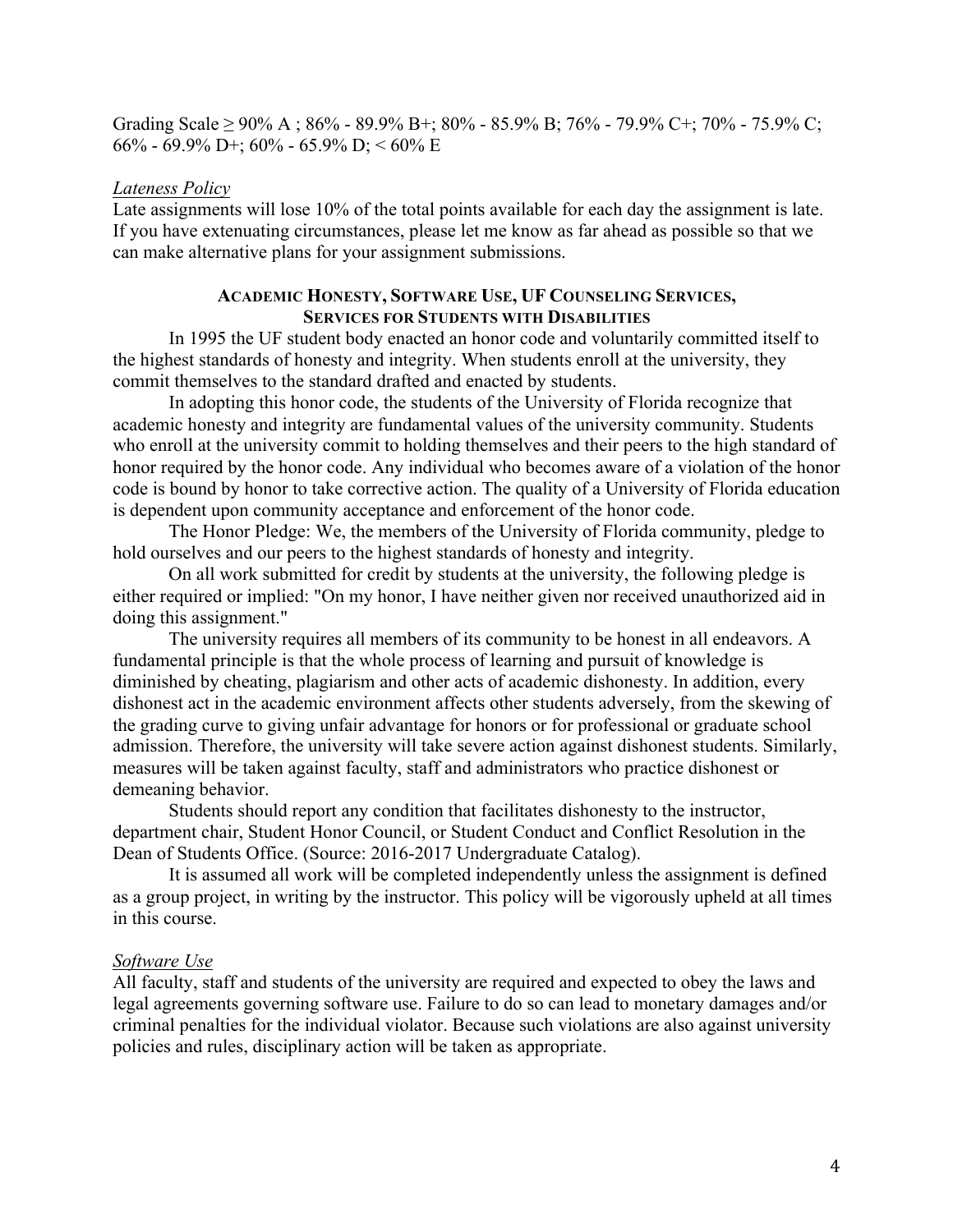# *Campus Helping Resources*

Students experiencing crises or personal problems that interfere with their general well-being are encouraged to utilize the university's counseling resources. The Counseling & Wellness Center provides confidential counseling services at no cost for currently enrolled students. Resources are available on campus for students having personal problems or lacking clear career or academic goals, which interfere with their academic performance.

*University Counseling & Wellness Center*, 3190 Radio Road, 352-392-1575, www.counseling.ufl.edu/cwc/ Counseling Services Groups and Workshops Outreach and Consultation Self-Help Library Training Programs Community Provider Database *Career Resource Center*, First Floor JWRU, 392-1601, www.crc.ufl.edu/

## *Students with Disabilities*

The Disability Resource Center coordinates the needed accommodations of students with disabilities. This includes registering disabilities, recommending academic accommodations within the classroom, accessing special adaptive computer equipment, providing interpretation services and mediating faculty-student disability related issues. 0001 Reid Hall, 352-392-8565, www.dso.ufl.edu/drc/

### *Course Evaluation*

Students are expected to provide professional and respectful feedback on the quality of instruction in this course by completing course evaluations online via GatorEvals. Guidance on how to give feedback in a professional and respectful manner is available at https://gatorevals.aa.ufl.edu/students/. Students will be notified when the evaluation period opens, and can complete evaluations through the email they receive from GatorEvals, in their Canvas course menu under GatorEvals, or via https://ufl.bluera.com/ufl/. Summaries of course evaluation results are available to students at https://gatorevals.aa.ufl.edu/public-results/.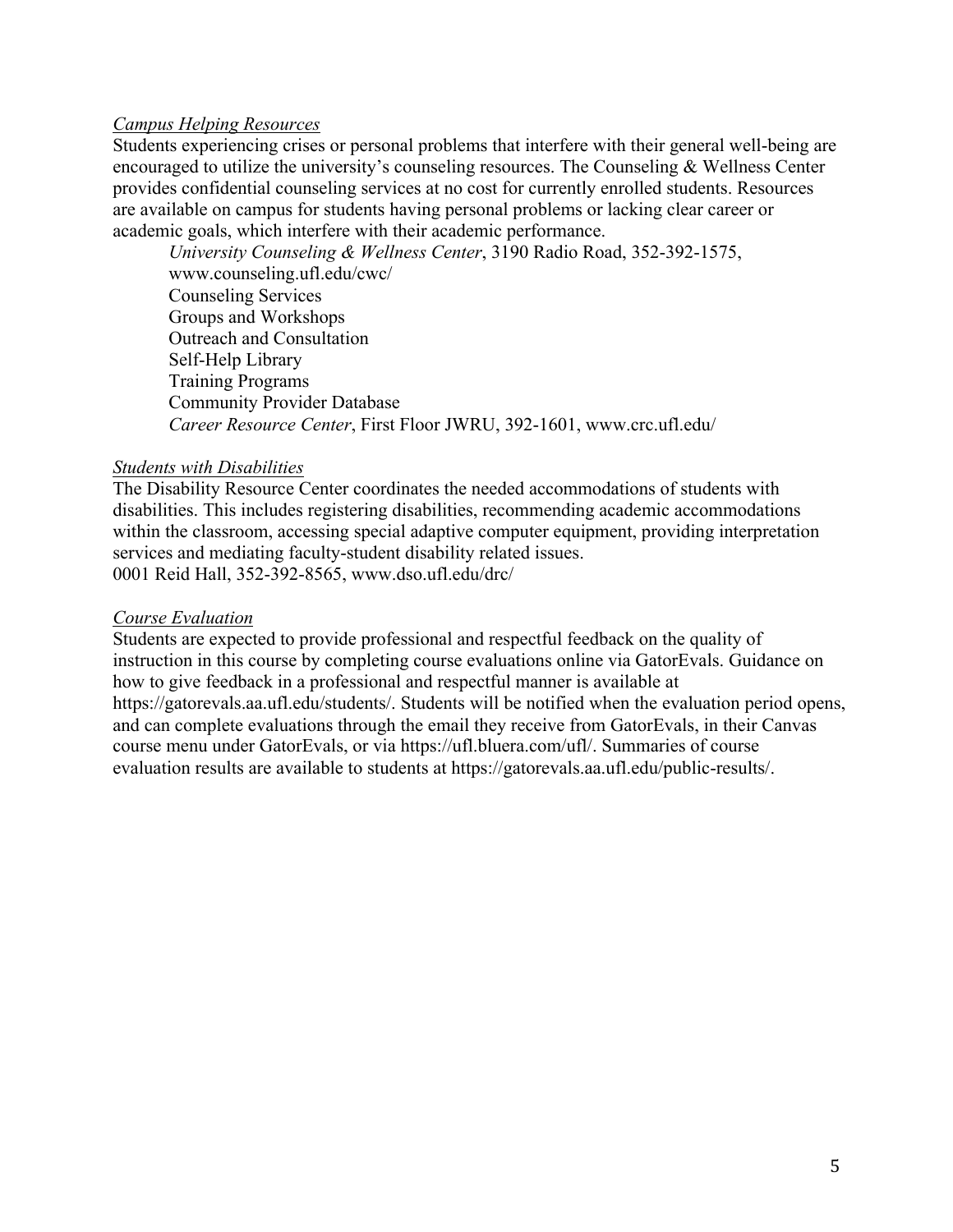| <b>Dates</b>                    | <b>Topics</b>                                                                                                                                                                                                                  | COURSE SCHEDULE<br>Readings*                                                   | <b>Assignments</b>                                                                                                                                                                  |
|---------------------------------|--------------------------------------------------------------------------------------------------------------------------------------------------------------------------------------------------------------------------------|--------------------------------------------------------------------------------|-------------------------------------------------------------------------------------------------------------------------------------------------------------------------------------|
| Week 1<br>Jan.<br>6,8,10        | Introduction to Civic<br>Engagement and the<br>Environment<br>Collaborations and<br>Organizations<br>Civic Engagement<br>and Land-Grant<br>Universities                                                                        | Chapter 1 in Cress et al. "What is<br>Service Learning?"                       | None for this<br>week                                                                                                                                                               |
| Week 2<br>Jan<br>13,15,17       | Choosing an<br>organization/topic;<br>journaling<br>Democracy and<br>Justice<br>Inclusive Citizenship<br>in a Diverse<br>Democracy                                                                                             | Chapter 2 in Cress et al. "Building and<br>Maintaining Community Partnerships" | Readings review<br>#1 due Jan. $13$<br>Choose an<br>organization to<br>partner with by<br>January 17                                                                                |
| Week 3<br>Jan.<br>22, 24        | Social Movement<br>Theory<br><b>Grassroots Case</b><br><b>Studies</b><br>Individual and<br><b>Collective Action</b>                                                                                                            | Chapter 3 in Cress et al. "Becoming<br>Community"                              | Readings review<br>#2 due Jan. 22<br>Journal entry $#1 -$<br>How do you<br>envision civic<br>engagement?<br>What are your<br>goals?                                                 |
| Week 4<br>Jan.<br>27, 29,<br>31 | "Nerve: How a Small<br>Kentucky Town Led<br>the Fight to Safely<br>Dismantle the<br>World's Chemical<br>Weapons"<br>Teamwork and<br>organizational<br>involvement<br><b>Jan. 3:</b><br>Organizational<br><b>Connection Day</b> | Chapter 4 in Cress et al. "Groups are<br>Fun, Groups are Not Fun"              | Readings review<br>#3 due Jan. 27<br>Journal entry $#2 -$<br>What is activism?<br>How does it relate<br>to civic<br>engagement?<br>What role does<br>activism have in<br>your life? |

# **COURSE SCHEDULE**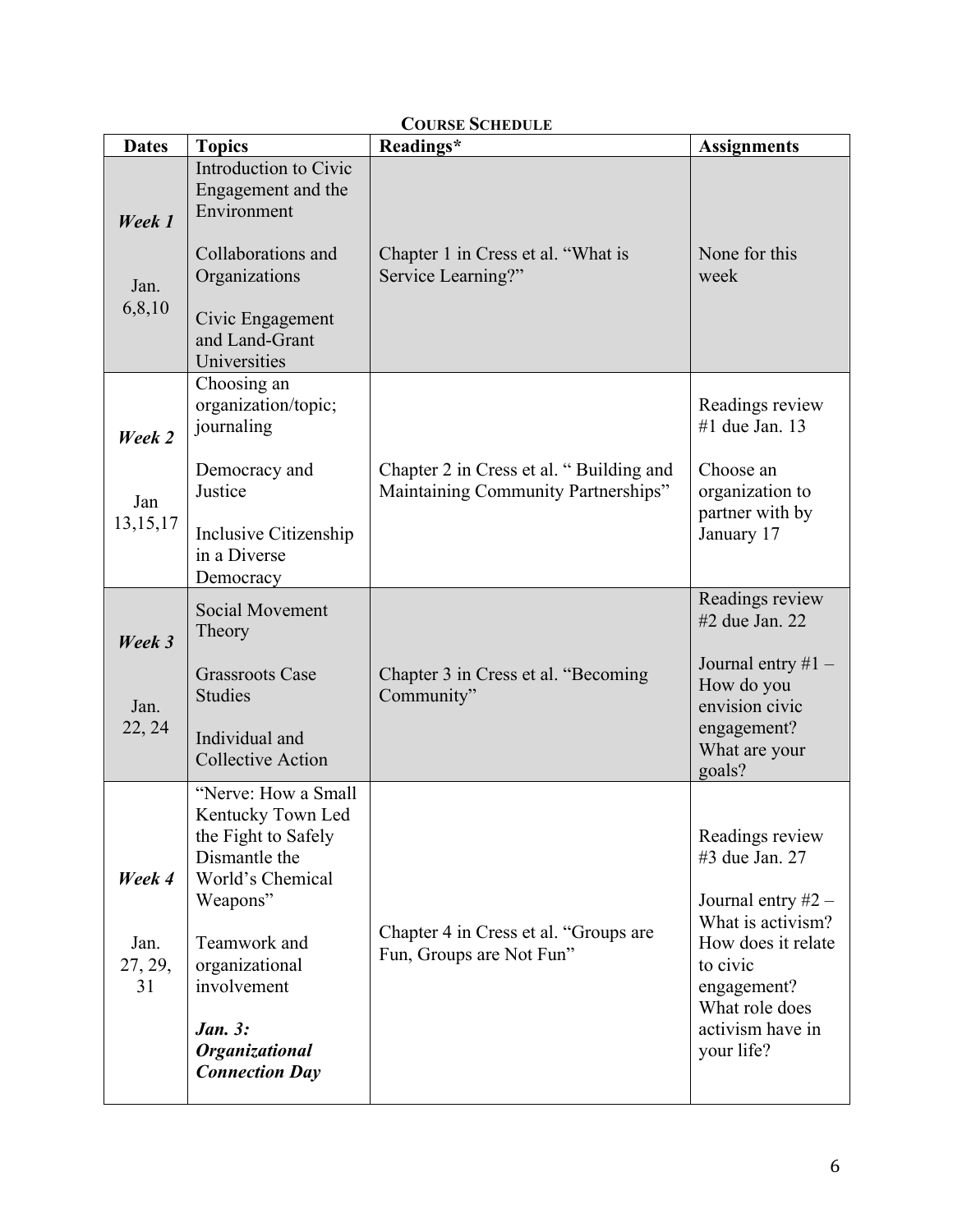|                                 |                                                                                                                        | Chapter 5 in Cress et al. "Creating<br><b>Cultural Connections"</b>                                                                                                                                                                                                                                               | Readings review<br>#4 due Feb. 3                                                                                                                                                                                             |
|---------------------------------|------------------------------------------------------------------------------------------------------------------------|-------------------------------------------------------------------------------------------------------------------------------------------------------------------------------------------------------------------------------------------------------------------------------------------------------------------|------------------------------------------------------------------------------------------------------------------------------------------------------------------------------------------------------------------------------|
| Week 5<br>Feb.<br>3, 5, 7       | Diversity and<br>Difference in<br><b>Community Work</b><br>Power and Privilege<br>Environmental<br>Justice             | Watch "The Power of Privilege" (link<br>on Canvas)<br>*Anne Saville and Alison E. Adams.<br>2019. "Balancing Environmental<br>Remediation, Environmental Justice,<br>and Health Disparities: The Case of<br>Lake Apopka, Florida." Case Studies in<br>the Environment,<br>https://doi.org/10.1525/cse.2018.001610 | Journal entry $#3 -$<br>How do you<br>address diversity,<br>difference, and<br>power/privilege in<br>your daily life?<br>How does these<br>concepts and ideas<br>relate to the issues<br>your organization<br>is working on? |
| Week 6<br>Feb.<br>10, 12,<br>14 | Role of Universities<br>in Civic Action<br>Civic Action Case<br><b>Studies</b><br>Feb 14. Direct<br><b>Service Day</b> | Chapter 6 in Cress et al. "Reflection in<br>Action"                                                                                                                                                                                                                                                               | Readings review<br>#5 due Feb. 10<br>Journal entry $#4 -$<br>How does<br>reflecting on<br>service work<br>enhance your<br>experiences?<br>Would journal<br>reflection help in<br>other experiences<br>in your life?          |
| Week 7<br>Feb.<br>17, 19,<br>21 | Case study discussion<br>Environmental health<br>and illness<br>Grassroots health<br>movements                         | *Lerner, Steve. 2010. "Ocala, Florida:<br>Community Blanketed by 'Black Snow'<br>from Neighboring Charcoal Factory."<br>Pp. 19-40 in Sacrifice Zones: The Front<br>Lines of Toxic Chemical Exposures in<br>the United States. MIT Press.                                                                          | Readings review<br>#6 due Feb 17.<br>Journal entry $#5 -$<br>Why do grassroots<br>movements and<br>organizations<br>emerge? What do<br>you think makes<br>them successful or<br>unsuccessful?                                |
| Week 8<br>Feb.<br>24, 26,<br>28 | Case study discussion<br>Grassroots tactics and<br>strategies<br>Feb 28. Direct<br><b>Service Day</b>                  | *Lerner, Steve. 2010. "Pensacola,<br>Florida: Health Problems Near 'Mount<br>Dioxin' Require Relocation." Pp. 41-71<br>in Sacrifice Zones: The Front Lines of<br>Toxic Chemical Exposures in the United<br>States. MIT Press.                                                                                     | Readings review<br>#7 due Feb. 24<br>Journal entry $#6 -$<br>What makes your<br>organization<br>successful?                                                                                                                  |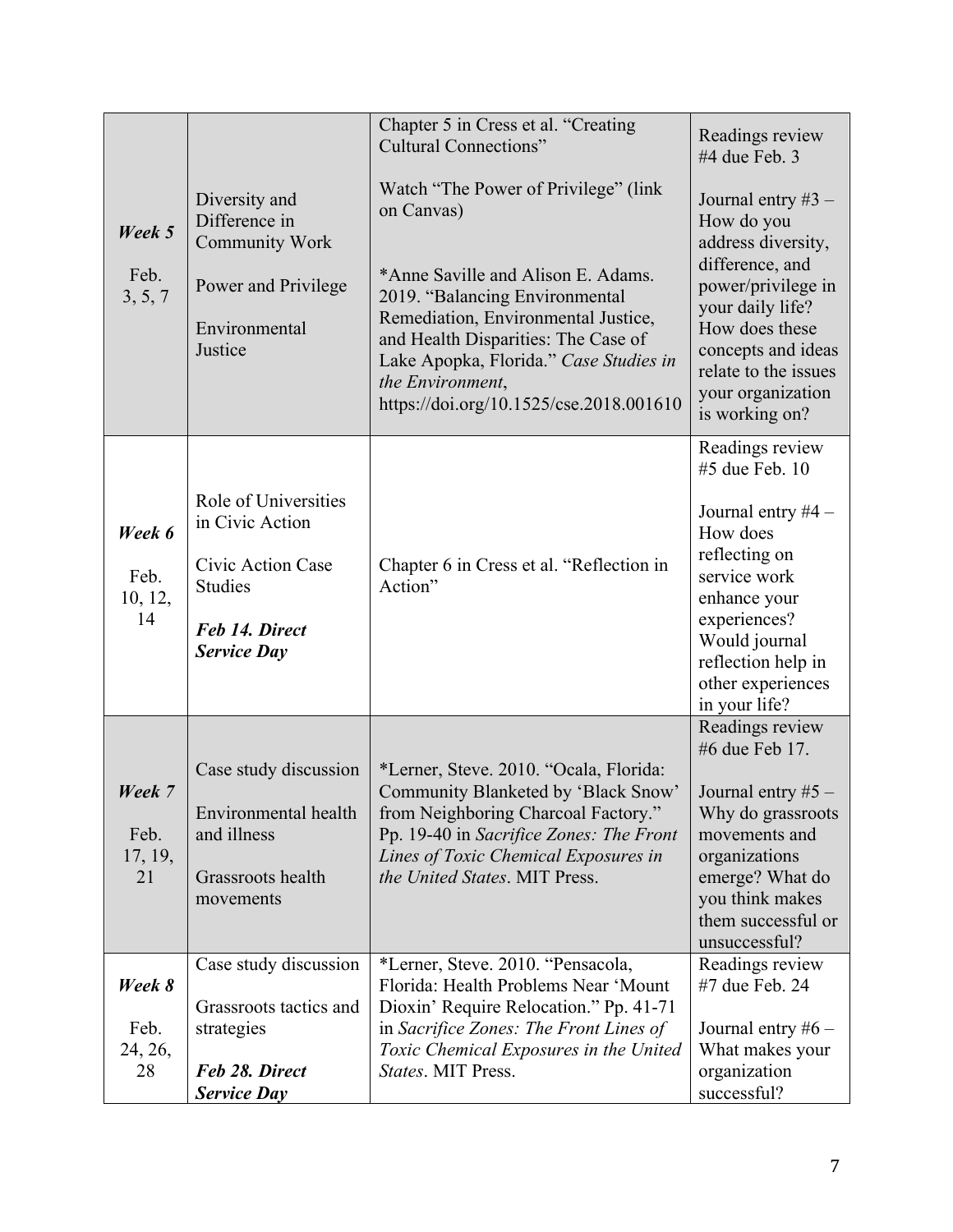| Week 9                           |                                                                                                                                                  |                                                                                                                                                                                                                                                                | Unsuccessful?<br>What challenges<br>do they face, and<br>what can they do<br>to meet those<br>challenges?                                                                                                                                                          |
|----------------------------------|--------------------------------------------------------------------------------------------------------------------------------------------------|----------------------------------------------------------------------------------------------------------------------------------------------------------------------------------------------------------------------------------------------------------------|--------------------------------------------------------------------------------------------------------------------------------------------------------------------------------------------------------------------------------------------------------------------|
| Mar.<br>2, 4, 6                  |                                                                                                                                                  | <b>No Class - Spring Break</b>                                                                                                                                                                                                                                 |                                                                                                                                                                                                                                                                    |
| Week 10<br>Mar.<br>9, 11, 13     | Case study discussion<br>Negotiating<br>community needs:<br>Environment vs.<br>Economy?<br>"Grit"                                                | *Lerner, Steve. 2010. "Tallevast,<br>Florida: Rural Residents Live a top<br>Contaminated Groundwater from High<br>Tech Weapons Company." Pp. 157-176<br>in Sacrifice Zones: The Front Lines of<br>Toxic Chemical Exposures in the United<br>States. MIT Press. | Readings review<br>#8 due Mar. 9<br>Journal entry $#7 -$<br>What<br>environmental<br>issues is your<br>organization<br>dealing with? Are<br>there people who<br>are fighting<br>against these<br>issues? What<br>kinds of conflicts<br>do you see?<br>Resolutions? |
| Week 11<br>Mar.<br>16, 18,<br>20 | Challenges to civic<br>engagement and<br>activism<br>Civic engagement in<br>today's political<br>climate<br>Mar 20. Direct<br><b>Service Day</b> | Chapter 7 in Cress et al. "Failure with<br>the Best Intentions"                                                                                                                                                                                                | Readings review<br>#9 due Mar. 16<br>Journal entry $#8 -$<br>How do you see<br>political<br>differences in your<br>service<br>experiences? What<br>challenges and<br>opportunities are<br>out there?                                                               |
| Week 12<br>Mar.<br>23, 25,<br>27 | Exploring ways of<br>knowing<br>Critical thinking and<br>critical inquiry going<br>forward                                                       | Chapter 8 in Cres et al. "Expanding<br>Horizons"                                                                                                                                                                                                               | Readings review<br>#10 due Mar. 23<br>Journal entry #9 -<br>How does<br>transformational<br>learning play a                                                                                                                                                        |